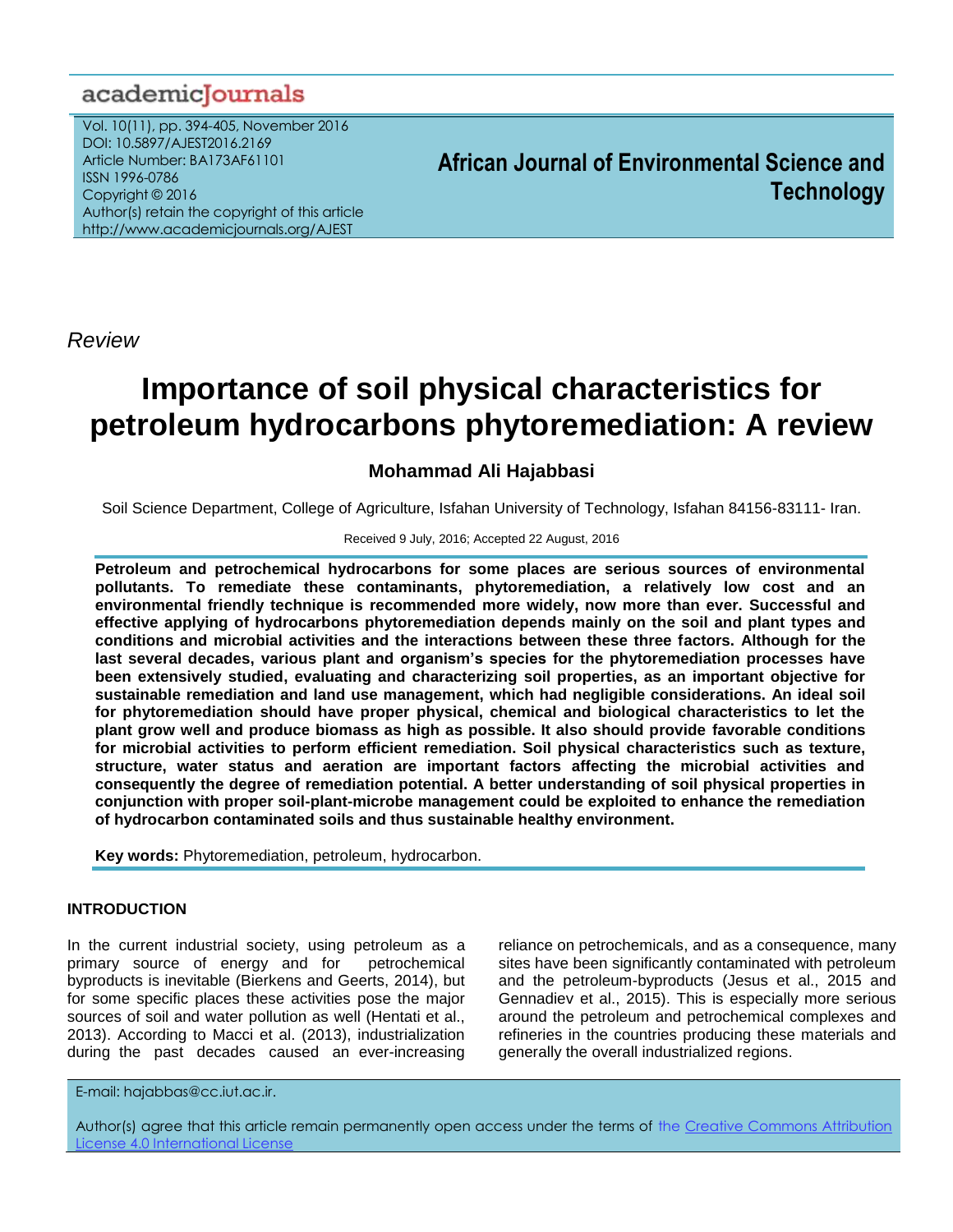According to the EPA (US Environmental Protection Agency) the very hazardous chemicals like benzene, toluene, ethylbenzene, xylenes, and naphthalene are included in the petroleum hydrocarbons (Lehmann et al., 2006, Bojes and Pope 2007, Gao and Collins, 2009, Cook et al., 2010, Boonsaner et al., 2011, Fester et al., 2014, Germaine et al., 2015). These pollutants can affect soil physical characteristics like soil texture and structural status, compaction, saturated hydraulic conductivity, and penetration resistance (Hreniuc et al., 2015). When released on the surface soil, petroleum hydrocarbons, with a specific physico-chemical characteristics (Zahed et al., 2010) pushes soil toward a condition undesirable for proper and sustainable growth of plant and rhizosphere organisms activity (Gaskin and Bentham, 2010; Masakorala et al., 2014). Sources of spreading hydrocarbons also include storage tanks leakage, which only in 1994 was estimated to be around 250,000 numbers in the USA (Buswell, 1994). This means that presence of these contaminants in soil significantly reduce the quality of soil and thus minimize the germinating, growth and health of plants (Tang et al., 2010a). Therefore, remediation and removing of these materials from soil is necessary for the sustainable environmental health (Kang, 2014; Nichols et al., 2014). The petroleum contaminants are mixtures of solid, liquid and gaseous of hydrocarbon molecules with linear or polyaromatic structures (Moubasher et al., 2015); so not all compounds should be treated similarly and remediated by identical mechanism.

The source and degree of processing of the petroleum hydrocarbon adds an additional layer of complexity as, hydrocarbons may be in the form of crude oil or refined products such as gasoline, diesel or plastic byproducts (Kaimi et al., 2007; Barnes et al., 2009). Aging of the compounds in soil is another factor affecting the remediation phenomena (Wang et al., 2014). Phytoremediation, make the use of plants to remediate contaminated soil, water or air and as an environmentally safe technique which is more than ever used in treatment or removing of pollutants from the contaminated sites (Tang et al., 2010b; Rascio and Navari-Izzo, 2011; Lotfinasabasl et al., 2013). Comparing to the destructive and expensive traditional methods (washing, excavating or thermalizing), this is a relatively low cost alternative, recently used for the remediation of a variety of environments (soil and water), contaminated with heavy metals and/or petroleum hydrocarbons (Semple et al., 2003; Ahn et al., 2008; Marek et al., 2009; Falciglia et al., 2011). However, using the phytoremediation technique maybe limited to a certain soil depth (up to the root zone area) and to a relatively low contaminants concentration. Phytoremediation is a collaborating soil, plant and organisms technique, in which plants, basically through the root systems clean, remediate or detoxify the polluted sites (Kamath et al.,

2004; Isitekhale et al., 2013; Abhilash et al., 2014). The basic processes of phytoremediation include: transforming, stabilizing, assimilating, metabolizing or detoxifying of the hydrocarbon molecules.

Almost all of these procedures are depended on the interaction between the soil, plant and organisms (Zhang et al., 2010). In this regard, soil is the basic support for plant growth and a necessary medium for the organism's activity in almost all ecosystems; therefore a successful phytoremediation management tentatively relies on the power of this collaboration. According to Padmavathiamma et al. (2014) for the phytoremediation technique to be successful, answering the following questions are crucial; if the contaminants allow the species to be germinated or transplanted, if the species are able to inoculate with the presenting micro organisms and if the use of local versus exotic plants and microorganisms is possible. An important factor in this regard is that, phytoremediation efficiency is absolutely affected by the concentration of petroleum contaminants (Peng et al., 2009).

After delineating and expressing the type and extent of contaminated soil and also finding out the methods to quantify the petroleum substances (Gan et al., 2009; Liu et al., 2011; Zhang et al., 2012; Abdullah et al., 2014; Pinedo et al., 2014; Potashev et al., 2014; Zhang et al., 2014; Wolejko et al., 2016), the subjected soil should be characterized as the first step in planning remediation strategies (Mao et al., 2009). This step includes testing and analyzing soil physical, chemical and biological characteristics. These analyses bring details of the degree of succession for the techniques such as microbial-based, bio-stimulation (Haslmayr et al., 2014) and bio-augmentation or phytoremediation in the processes of hydrocarbon degradation (Ayotamuno et al., 2006; Towell et al., 2011).

It is basically the soil conditions which manage plantmicrobe interactions (Alrumman et al., 2015), therefore an ideal soil for phytoremediation should have proper characteristics in order to, let the plant grow well and produce biomass as high as possible (Khan et al., 2013; Phillips et al., 2012). Soil physical properties such as texture, structure, aeration and water status are among the factors affecting root-organism activity and performance. It is also the root exudates that cause the soil to become firm resulting in, movement of oxygen into deeper soil layer, higher root growth, more microorganisms' activity and thus more hydrocarbons degrading (Técher et al., 2011). Soil characteristics and plant-microbe interaction, significantly affect soil nutritional status, the quality and quantity of root exudates and consequently on bioavailability-remediation of petroleum hydrocarbons and heavy metals at the rhizosphere area (Técher et al., 2012). During the last three decades many researchers reported the importance of, different plant and organism species during the phytoremediation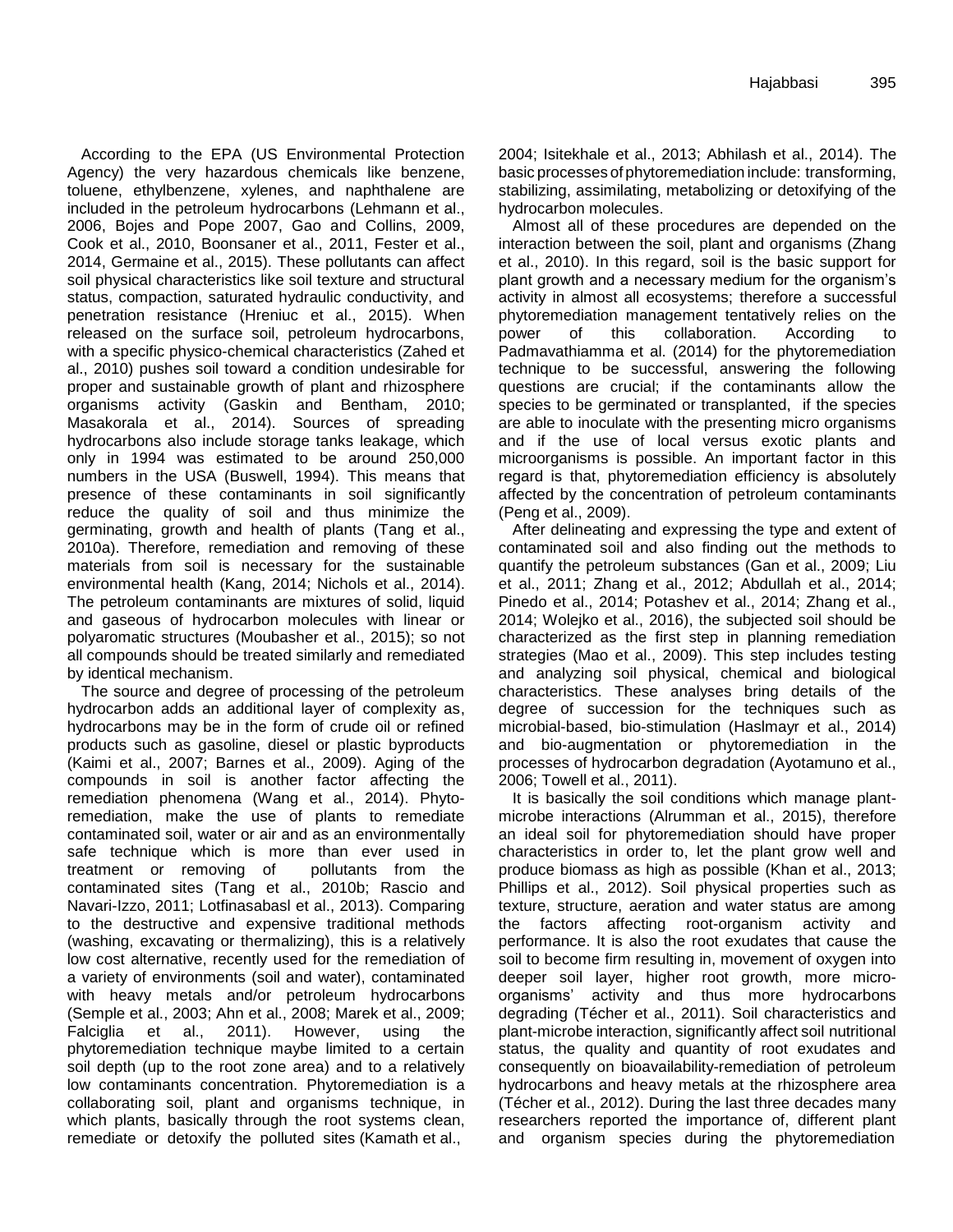processes, but very little is mentioned about the soil part in this regard.

However, the efficiency of phytoremediation, degrading activities and performance of this technology greatly depend on factors like soil type, water status, nutrient bioavailability, soil temperature and aeration condition, salinity, sodicity and pH. Although, not well documented, evaluating and characterizing soil properties during phytoremediation processes can be a valuable help for decision making and finding possible use of different remediation techniques. In this review the role of a number of soils physical characteristics are being explained during the phytoremediation processes of petroleum hydrocarbon.

Soil texture (particle size and distribution), structure (pore size and tortuosity), consistency, bulk density (compaction), organic matter and moisture content, temperature status, and salt and nutrient content are some of the most important physical characteristics affecting root growth and development. Proper soil conditions allow roots to have the proper growth and thus having higher phytoremediation efficiency. For roots, the following morphological parameters are important: root architecture, structure, tensile strength, tortuosity, number, diameter, conditions (live or dead) and root hairs (Wang et al., 2013; Loades et al., 2013) which almost all, depends on soil physical (textural and structural) characteristics. In the following sections some of the important soil physical characteristics involved in the processes of phytoremediation of petroleum hydrocarbons are, being evaluated.

#### **HYDROCARBONS (HC) AND SOIL QUALITY**

Several studies have highlighted factors such as soil organic matter content, temperature, pH, salinity, nutrient availability (particularly nitrogen and phosphorus), soil moisture content, oxygen availability and redox potential, influencing the bioremediation and phytoremediation processes (Chaillan et al., 2006, Lone et al., 2008, Wang et al., 2012 and Waqas et al., 2014). In soil, plant seeds should be able to absorb water, to germinate at the first place then anchor, stabilize and support the plant afterwards. The microbes should also be able to biologically function in soil, in order to function as the remediation tool, but in this regard unfavorable soil conditions have diverse effects (Afzal et al., 2011). The mentioned parameters are examples of soil quality indices. Soil quality is an important factor for sustaining plant and animal productivity, maintaining/ enhancing water and air quality, and supports the life of people on the earth, now and in the future. Traditional strategies for improving soil quality includes increasing physical properties like aggregation or optimizing particle size distribution (Herrick et al. 2001), lowering salinity

(Lawton, 2015; Kalliola et al., 2016), adjusting extremely low or high pH to more neutral values, increasing plant coverage (Laird and Chang, 2013) and enhancing microbial community activity in the rhizosphere (Lamers et al., 2012; Wang et al., 2013).

However, the quality of soil is continuously subjected to all kinds of environmental stress or produced by human activities such as production of petroleum hydrocarbons. With the growing societal and industrial demands this kinds of pollution is occurring through transportation, accidental spills and during petroleum refining operations. As reported by Pathak et al. (2011), petroleum hydrocarbon contamination is able to increase toxicity and thus lowering soil quality. According to Pathak et al. (2011) and Onojake and Osuji (2012) soil physical and chemical quality such as moisture status, pH, EC, and water holding capacity is significantly reduced by petroleum hydrocarbon contaminations. On the other hand attributes like soil textural, structural and water and air characteristics are important factors to accelerate or reduce the degradation of soil pollutants. In this respect, Pathak et al. (2011) stated that, the particle and pore size distribution by affecting soil aeration, bulk density, hydrocarbon movements (both vertical and lateral) and adsorbing/desorbing contaminants, significantly enhance or lower the degradation of pollutants. When contaminants like petroleum hydrocarbons are present on the soil surface, both biodegradative and nonbiodegradative processes happen in soil. The nonbiodegradative processes include draining due to irrigation, evaporation/volatilization, direct plant uptake and adsorption by soil particles or organic matter. Almost all of the non-biodegradative processes are in association with soil physical characteristics. Results in most of the studies show that, TPH loss through direct plant uptake is negligible because mixtures of petroleum hydrocarbons similar to diesel oil could not be taken up by the plant (Schwab and Banks, 1994; Reilley et al., 1996).

In this review the attempt is to relate the effects of hydrocarbon contaminations on soil physical characteristics as the major soil quality attributes.

#### **PHYTOREMEDIATION OF HC AND SOIL TEXTURE**

Relative quantities of sand, silt and clay form a soil textural class. Texture is a basic soil property which influences other characteristics such as water holding capacity, root growth and development and nutrient dynamics in soil. The amounts and sizes of different particles should, provide proper balance between the macro and micro pores for easy air and water movement, in soil and holding water as well. These physical properties have direct effects on the dynamic and fates of any elements in soil (Scherr et al., 2007; Abdel-Moghny, 2012). Clayey soils are more plastic and sticky and have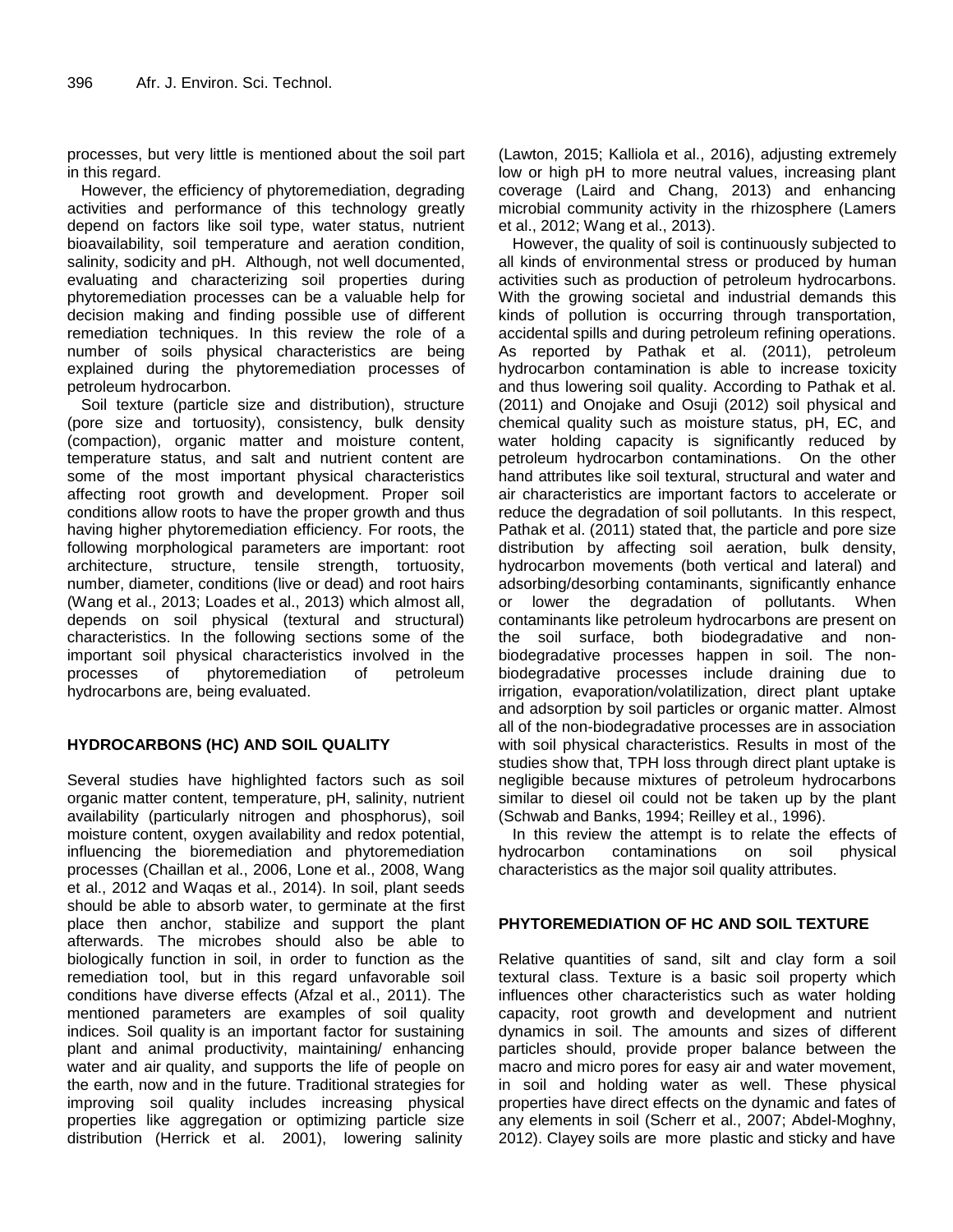more swell and shrinkage activity and the presence of petroleum hydrocarbon in it results in, more stickiness, binding and clogging. While sandy soils have less plastic and stickiness properties, so the mobilization of the contaminants would be easier in these course textured soils (Abdel-Moghny, 2012). Generally, coarser particles (sand) when mix with the fine clays and silt, build pore spaces with different shapes and sizes, then provide various routes and fates for the contaminants like petroleum hydrocarbons. Lee et al. (2002) showed that sand is able to recover about 73% of toluene and 84% of TCB when tested in a batch experiment. They also reported that, sandy soils are more effective for surfactant remediation than clay soils because the clay surface adsorption reduce surfactant effectiveness. Not only the diversity and abundance of the clay, minerals is an important factor in the remediation processes, but sometimes the fractions of fine particles in one specific texture control the procedure (Carvalho et al., 2015). Falciglia et al. (2011) investigated soil textural behavior (coarse, medium, fine sand, silt and clay size aggregate fractions) involved with artificially polluted diesel fuel, and thermally treated at different temperatures. They concluded that desorption efficiency is influenced by soil texture such that fine sandy soil showed the highest desorption of the contaminant, and a temperature of 175°C is good enough to reach low contaminant residual concentration of almost100 mgkg<sup>-1</sup> for all size fractions. For the clay, the highest desorption happened at temperature around 250°C (Falciglia et al., 2011).

In another study, limestone and granite with specific clay minerals showed higher duration for achieving the target remediation efficiency but schist with the highest fine fraction and no clay minerals, resulted in the lowest time necessary for remediation (Carvalho et al., 2015). Yanai et al. (2006) showed that along with coarser textural particles, low pH (between 5 and 6) and high concentrations, resulted in more Cd uptake by *Thalaspi caerulescens* plant. Soil amendments or conditioners like biochar (Sarkar et al., 2005; Qin et al., 2013) or zeolite (Wen et al., 2016) are also able to modify soil textural and structural and thus diverting the mobility of some heavy metal ions (Zn, Pb, Cu and Cd). This could be due to the influence of soil amendments on plant rhizosphere and thus on PAH bioavailability (Gana et al., 2009; Marchal et al., 2014).

Wang et al. (2012) and Waqas et al. (2014) also reported the effects of amendments like compost and sewage sledges and biochar on remediation of some PAHs. Soil texture, by controlling bioavailability of the plant nutrients and the contaminants would change the phytoremediation result (Figueiredo et al., 2016). This is because clay can bind molecules stronger than silt or sand therefore, the bioavailability of contaminants is lower in soils with higher clay contents (Abdel-Moghny, 2012). Sandy soils commonly have higher PAH

mineralization comparing to silt and especially to the clay particles which could be due to the greater bioavailability of the contaminants in the sandy soils (Carmichael and Pfaender, 1997). Edwards et al. (1982) showed that soybean bioavailability and uptake of  $14^{\circ}$ C-anthracene from nutrient solution is higher than from soil, which could be due to more adhering of the PAHs to soil particle than to the water molecules. This also might be due to the chemical hydrophobicity of some contaminant substances in soil (Dettenmaier et al., 2009). According to Sterling et al. (2004a,b) in a modeling approach of simulating the changes in particle size distribution and density due to aggregation, clay and crude oil were categorized as cohesive particles and colloidal silica was classified as non-cohesive. To show the interaction between soil particle size, contamination and the functionality of microorganisms, Amellal et al. (2001) pointed that degrading bacteria are more active in the silt and clay particles in the uncontaminated soils, but when contaminated, the sandy texture soils showed higher microorganism's populations and activity.

In another study Huesemann et al. (2004) also showed that soils with low percentages of fine silt and clay demonstrated higher degradation rates of hydrocarbons. This could be due to the aeration porosity which in turn depends on soil texture. Sandy soils have a higher percentage of macro and the clayey soils produces more of the micro pores, so the clay soils are more susceptible to water logging which can adversely affect root respiration and microbial activity, therefore in the water lodging situation degradation of hydrocarbons would dramatically reduce. Regarding the phytoremediation of petroleum hydrocarbon, it can be concluded that, because the contaminants have weaker binding to the particles and both plant roots and organisms are more active in the coarser soil textures, there appear to be more performances in the coarse comparing to the finer textural classes.

#### **PHYTOREMEDIATION OF HC AND SOIL STRUCTURE**

Soil structure is "how the particles joint or bind together to form a larger piece of soil named lumps or aggregates". Soil structure as a dynamic property is subjected to change via various soil management practices such as tillage, crop rotation, irrigation, drainage and also to contaminations like petroleum hydrocarbons. Pores between the soil particles are occupied by air and/or water which control the functions such as seeds emergence and plant growth and number and kinds of organisms. Roots are only able to move through the spaces between the particles or aggregates, so the soil should have an aggregating structure such that the roots of the seedling which can easily penetrate into it. Spaces between the aggregates are macro while those between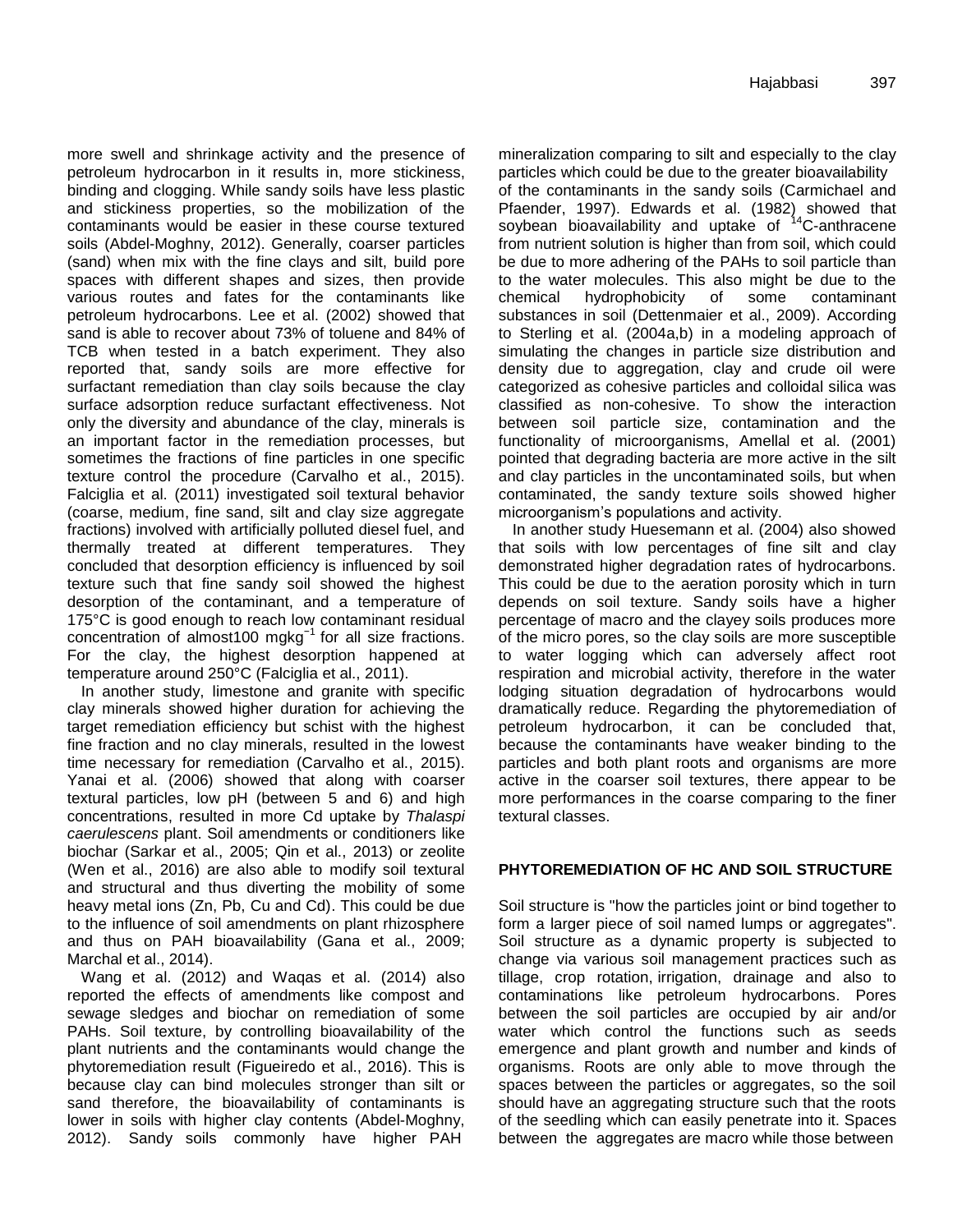the individual particles of the aggregates are micro pores. Therefore, soil physical properties should not be any containment to the seed emergence and root growth processes, but the presence of contaminants like petroleum hydrocarbons in soil would disturb this habitat. In an experiment referring to the interaction between soil aggregation and hydrocarbon contamination Amellal et al. (2001) indicated that, more PAHs were found in the smaller size fractions (clay  $<$  2  $\mu$ m and fine silt 2 to 20 µm) compared to the sand and coarse silt. This accumulation and binding process is driven predominantly by the organic carbon content of the fractions (Tan et al., 2007; Guimara et al., 2013; Razafimbelo et al., 2013). The degrading microbes of PAHs were also distributed un-evenly through out the soil particles with different sizes (Razafimbelo et al., 2013). The collaboration of organic matter in soil for building aggregates in several land use managements had, variety of influences on the fate of PAHs, reported by Xiao et al. (2014). They reported that total PAHs were strongly bound to soil organic matter and since OM is an important binding agent for aggregation, the larger and more stable aggregates (naturally with more OM) contain more PAHs too. One of the important and promising ways to positively alter soil aggregation fractions and thus improving hydrocarbon degradation is the addition of binding agents to the soil. Commonly these agents could be very simple plant residues (different organic materials) with low density and when incorporated with soil it lowers the bulk density and increase porosity and oxygen diffusion and further help building water-stable soil aggregates. These materials include vermiculite (inorganically), and saw dust, wheat bran, hay and other grass residues organically enhance jointing soil particle together and consequently increase aeration, microbial activity and thus hydrocarbon degradation (Razafimbelo et al., 2013). In respect to soil aggregation and remediation processes some other complexities like root growth and functions, soil water status and chemical properties (i.e. salinity) should be considered. Roots while growing, release organic material into soil, stabilizing aggregates (Gurska et al., 2009 and Tejeda et al., 2013) but salinity by dispersing the aggregates that cause soil structural deterioration (Rengasamy and Olsson, 1991). Soil heterogeneity as an index of texture and structural status that alter mycorrhizal colonization and pollutant distribution in soil so, these can substantially change the plant response and functionality for phytoremediation (Langer et al., 2010; Liu et al. 2016). According to Liu et al. (2016) sedimentary heterogeneity has a significant effect on hydrocarbon accumulation, which in turn might have similar influences on release and remediation of these compounds. Soil aggregation regulates soil structural stability, root penetration and water and air infiltration which all are physical properties and are important for soil erosion and permeability

(Bengough et al., 2006) and through this phenomenon the fate of hydrocarbons in soils may alter.

Compaction as a deteriorating soil physical and structural status is a process by which the bulk density of soil increase, pore space decrease, water and air movement and biological activities restricted. The basic phytoremediation processes such as removing, degrading, transforming, or stabilizing of the contaminants depend on the soil dynamic properties like aeration porosity which is known as an important index for soil structural status. Therefore, if compaction occurs some processes in contaminated soil like the rate and quantity of phytoremediation of petroleum hydrocarbons may be reduced. Water and air content which strongly are related to the soil texture and structural status, both known as the key factors involved in polyaromatic hydrocarbons (PAH) bioremediation. A well structured and aggregated soil enhances both movement and fate of the petroleum contaminants (Sterling et al., 2004). According to Pathak et al. (2011) the vertical movement of the petroleum contaminants is changed not only because of the alteration in aggregate density, but may be due to the reduced sediment aggregate porosity.

Lee et al. (2002) also mentioned that these effects might be because of the interaction between the petroleum substances and the soil particles and also due to the buoyancy effects of the contaminants in the substance-clay aggregates. Compact soil layers limit root growth and also adversely affect properties related to water and air movement in soil and around plant roots. A good structured soil provide proper condition for plant root growth and mutually increasing root activity which results in a good soil structure, with a dynamic situation for water, air and nutrients in soil. Petroleum hydrocarbons in a structurally hard and naturally weathered soil, according to Gerhardt et al. (2009), commonly causes the contaminants not to be readily bioavailable. This could be due to the hydrophobic characteristics of the petroleum components which retard mass transfer of air, water, and contaminants from particles to microorganisms in soil. The consequence results will be limiting the rate of uptake and metabolism of contaminants by microorganisms (Das and Chandran, 2011). The rooting depth and the mechanism by which, nutrients reach near the root surfaces (rhizosphere) are some limiting factors affecting the petroleum contaminants remediation in soil (Loades et al., 2013). Adversely, in a well structured soil, when plant roots grow well, root penetration ease inserting air and also exerting exudates and substances into the soil, thus physical structure improve and microbial populations and activities would be enhanced and so the remediation of the petroleum contaminants. Therefore, a more enhanced plant root growth provided by proper soil physical properties (Li et al., 2002 and Loades et al., 2013) and nutritional status (Lamers et al., 2012), sufficient moisture content (Quyum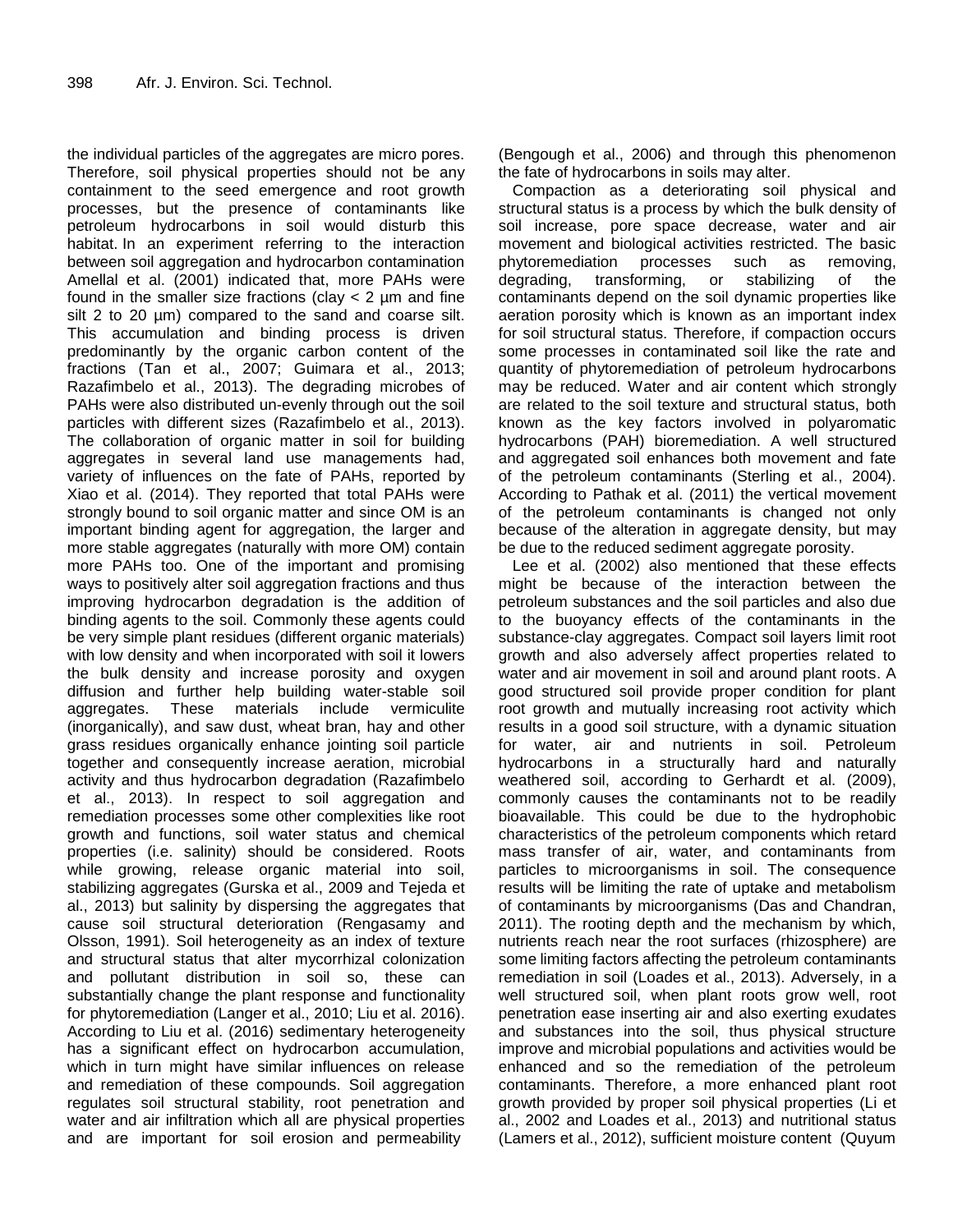et al., 2002) and good oxygen transport to lower depths in the soil (Neira et al., 2015), stimulate petroleumdegrading microorganisms (Jing et al., 2007), and could then significantly accelerate phytoremediation of soils contaminated with petroleum hydrocarbons (Tang et al., 2010a).

According to Bharti et al. (2014), lack of soil structure, low water supply and nutrient deficiency are generally intensify metal toxicity and so, decline plant growth in the contaminated soils.

#### **PHYTOREMEDIATION OF HC AND SOIL AIR STATUS**

Aeration porosity is the pore spaces in soil filled with air of relatively similar content to the atmosphere, which the oxygen is necessary for microbe and plants to respire. In this process oxygen is taken up and carbon dioxide release and almost all physiological activities, especially root elongation is dependent to the aeration. Oxygen is also require for processes like aerobic respiration or aerobic biodegradation which is the breakdown of contaminant molecules via microorganisms.

Aerobic bacteria utilize oxygen providing electron acceptor for, partitioning organic matters into smaller compounds. In this process carbon dioxide and water is produced. Habe and Omori (2003) has comprehensively reviewed the processes of breakdown and metabolism of soil-PAH in aerobic bacteria. Albergaria et al., 2008 reported that airflow rate directly affect the mass transfer and vapor extraction of contaminants such as benzene, toluene, ethylbenzene, xylene, trichloroethylene and perchloroethylene, during the remediation process. They concluded that for the dry sandy soils (if clay and natural organic matter content can be neglected) at the equilibrium between the pollutants and the different phases, the higher airflow rate exhibited the fastest remediation (Albergaria et al., 2008, 2010). Adversely, when there are lacks of,  $O<sub>2</sub>$  in soil metabolic processes in plants disturb, and accumulation of toxic substances, low nutrients uptakes occur. Aeration generally can also control soil temperature, regulate soil moisture, improve drainage, stimulate microbial activity and improve overall soil tilth. Many of the plant–bacteria interaction are dependent upon soil aeration porosity (Tang et al., 2010a). In Soil contaminant bioavailability, the composition of root exudates, and nutrient levels are all directly depend on aeration porosity (Carvalho et al., 2015). These processes would be inversely affected by entering and presenting hydrocarbons into soil, but not in all soils and situations.

Therefore, there is no unique solution for decreasing/ increasing degradation or improving soil productivity because soil conditions vary between contaminated points. In one study Caravaca and Roldan (2003) showed that adding of hydrocarbon contamination to soil improved porosity by more than 15 times when compared to the control soil. This happened in the contaminated sites because more cracks in 100 to 200µm size range of soil, were produced and thus, over time lead to improve soil quality and increased microbial activity. In another experiment, Kaimi et al. (2007), by cultivating twelve plant species measured the changes in total petroleum hydrocarbon concentration, soil dehydrogenase activity and the number of aerobic bacteria and concluded that TPH concentration was more dependent to the soil dehydrogenase activity than to the aerobic bacterial number. Several experiments (Metay et al., 2007; Razafimbelo et al., 2013) showed that crushing soil aggregates would enhance respiration (higher  $CO<sub>2</sub>$ ), which results in additional carbon mineralization as SOC pool, physically protected in soil aggregation. In cases when oxygen is absent or limited, biodegradation can occur anaerobically. Contrary to aerobic biodegradation, anaerobic microorganisms use other available substances such as nitrate, sulfate, iron and manganese as their electron acceptors to break down organic compounds into smaller constituents, often producing carbon dioxide and methane as the final products.

Alternatively some anaerobic microorganisms can break down organic contaminants by fermentation whereby in this case, the organic contaminants act as the electron acceptors. At the situations like accidental oil spills or water submerged soil in paddy field, swamps water logging happen, soil aggregates either crash or clogged, then due to high concentration of contaminants and lack of oxygen, anaerobic biodegradation is inevitable. Due to a low cost and small requiring area, anaerobic biodegradation is being to replace aerobic biodegradation. In an experiment Carvalho et al. (2015) reported higher (≥99.3%) remediation rates in bioventing technique (comparing to no ventilation - bioventing), confirming the importance role of oxygen on remediation. This effect was more pronounced for granite (comparing to limestone and schist) with biggest difference in remediation time, when compared to techniques of no ventilation (Carvalho et al., 2015). Furthermore, anaerobic bioremediation can be used for deep soil layers since the process does not require oxygen.

#### **PHYTOREMEDIATION OF HC AND SOIL MOISTURE STATUS**

Soil moisture content is another important characteristic when phytoremediation of petroleum products is considered. Soil moisture status can alter hydrocarbon degradation through several direct and indirect mechanisms. Soil is a reservoir of water and becoming the main supplier of the essential water for plant growth. Soil water status is important because of its significant role in natural processes and phenomenon such as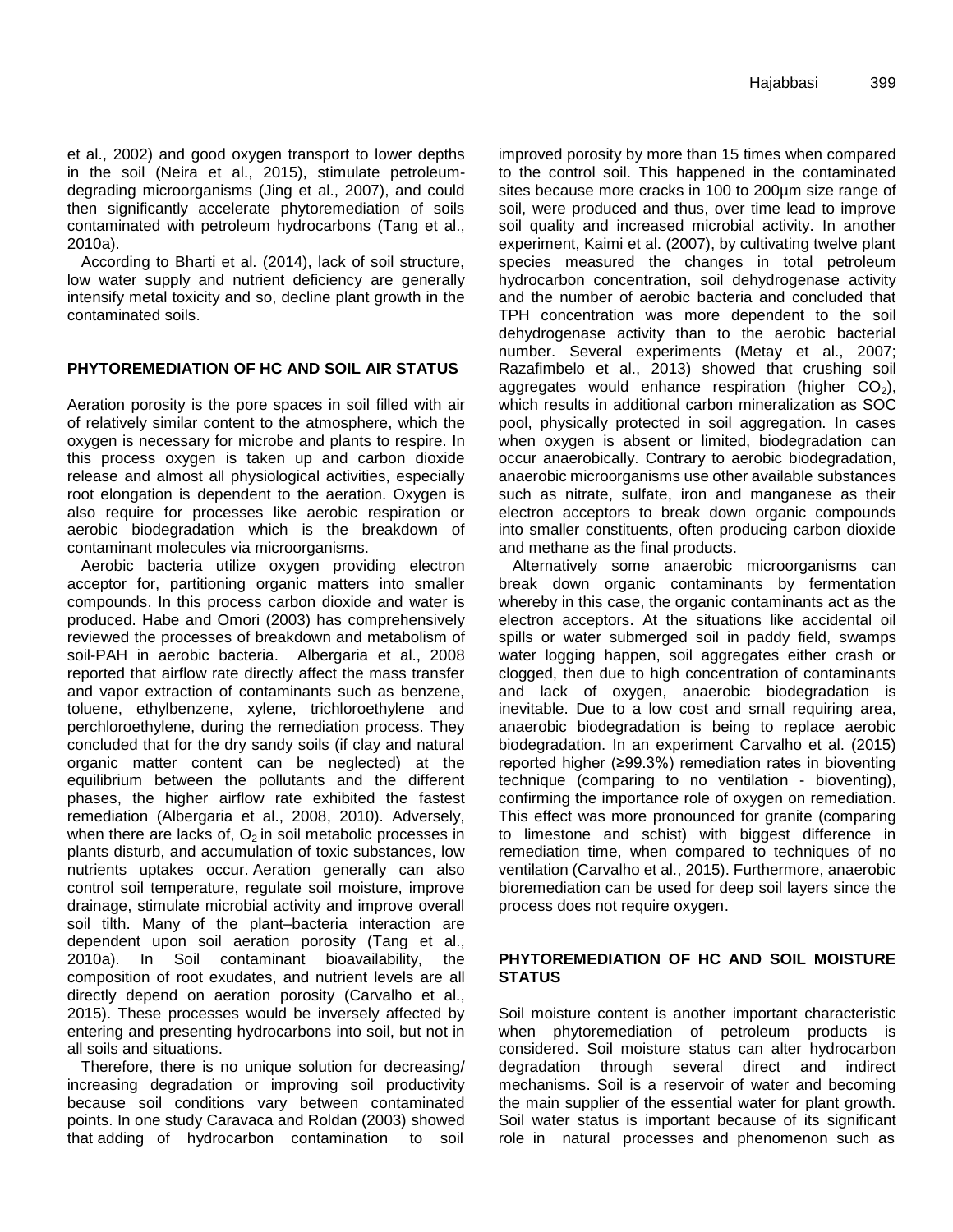evapotranspiration, infiltration and drainage of water, diffusion of gases, soil temperature status, and movement of salts and nutrients.

In particular, Fernandez and Quigley (1985) for example showed that soil hydraulic characteristics can alter PAH adsorption sites, such that when the soil is too wet the adsorption is driven by soil organic matter content, while in the dry situations clay content has the major role to adsorb the substances (Chiou and Shoup, 1985). With the presence of hydrocarbons in soil, generally, the limitations will be poor moisture-holding capacity (due to hydrophobicity), low permeability (due to clogging) and nutrient deficiencies (because of adsorption and toxicity). In some cases when petroleum hydrocarbon in soil results in enhancing soil hydrophobicity, water repellency and in turn infiltration and depleting water from the root zone would occur. According to Onwurah et al. (2007) contamination of soil by total petroleum hydrocarbons and its components limit soil fertility status and consequently its productivity. This basically happen via the effect of phenomenon like, water repellency which is an important phenomenon in this regard. According to Quyum et al. (2002) the mechanism of increasing hydrophobicity is, through declining soil wettability which brings discontinuities in the hydrophobic coating, whereas the existence of hydrophilic surfaces of soil particles enhance the wettability. Adversely, dilution of hydrophobic substances showed a pronounce reduction in soil water repellency (Quyum, 2000)). As reported by Adams et al. (2008), increasing water repellency in petroleum contaminated soil caused a decrease in the soil field capacity.

Several other researcher have mentioned high water repellency in soils confronted with petroleum hydrocarbons (Edenborn and Zenone 2007; Sublette et al., 2010; Nieber et al., 2011). They mentioned that the reduction in the electrostatic interaction between soil particles and water enhanced by a thin film of low-polarity of the compounds (i.e., hydrocarbons), around the polar surfaces of the soil organic matter (SOM) and clays, could be the reason (Adams et al., 2008a and 2008b). When dry, a film of petroleum hydrocarbon covers soil particles, bind them together and on the surface, it form a crust (Marı´n-Garcı et al., 2016). Large hydrocarbon molecules at the soil surface persist and glue the soil particles to form crust. The smaller sized molecules penetrate and move to the lower soil layers, block soil pores and stop air movement resulting in inhibition of biodegradation processes. This also leads to inhibition of roots to absorb water for retrieving sap and supporting plant metabolism, thus phytoremediation would be decreased or completely stop.

According to Ying et al. (2013) dumping of raw petroleum substances into the marsh soils is able to alkalinize the soil, reduces its fertility and deteriorate soil physical properties. In this case, phytoremediation has

the potential to simultaneously restore and remediate the petroleum hydrocarbon-contaminated to these wetland soils Ying et al. (2013). In most cases petroleum contaminants are rich in salts too, which after the aging of organic substances; the salt by itself will have more deterioration influence on phytoremediation. For example Thavamani et al. (2015) showed that, the poor plant growth and earthworm mortality in their study was due to an increase in salinity (calcium sulfate) which results from high surface evaporation and not residual soil TPHs.

#### **PHYTOREMEDIATION OF HC AND SOIL TEMPERATURE**

Some of the soil physical, chemical and biological properties like acidity and pH, soil moisture content and number of organisms directly influence degradation of the hydrocarbons. But sometimes enhancing or prohibiting plant and organism's functionality, in soil would indirectly alter degradation procedures.

In this regard Njoku et al. (2009) reported that grown soybean in petroleum hydrocarbons contaminated soil can alter soil physico-chemical properties and as a consequence, degradation is enhanced. The plant root exudates by counteracting toxicity of the substances which would also provide proper conditions for a better plant growth (Hechmi et al., 2013). So, any action such as adding soil amendments or conditioners to petroleum contaminated soil could enhance and increase the rate and quality of remediation efficacy of the plants like soybean or maize (Njoku et al., 2008). Chaıˆneau et al. (2005) indicated that soil nutrient concentration for plant or microbial usage is another important parameter for degradation of contaminants like petroleum oil in soil. Temperature and moisture are the two most important factor controlling biological processes for nutrient movement and availability in soil (Sylvia, 2005). Thermal characteristics of soil have both direct and indirect influences on degradation of materials like petroleum hydrocarbons. Many different soil physical characteristics such as moisture, colour, slope of the land, vegetative cover and general soil tilth, control soil temperature. Higher soil temperature affects phenomenon such as viscosity and movement of the substances and thus enhances its chemico-physical and biological processes like volatilization. Indirectly, temperature can enhance micro-organisms and plant root growth and therefore is able to enhance degradation of the contaminants (Socolowski et al., 2010). Temperature which ranges for the growth and activity of almost all of the crops and organisms in soil is commonly restricted at the temperature lower than about 9°C and higher than 50°C. This effect is very much profound on seed germination, root and shoot growth, nutrient uptake and thus on crop growth (Socolowski et al., 2010). Generally the seeds are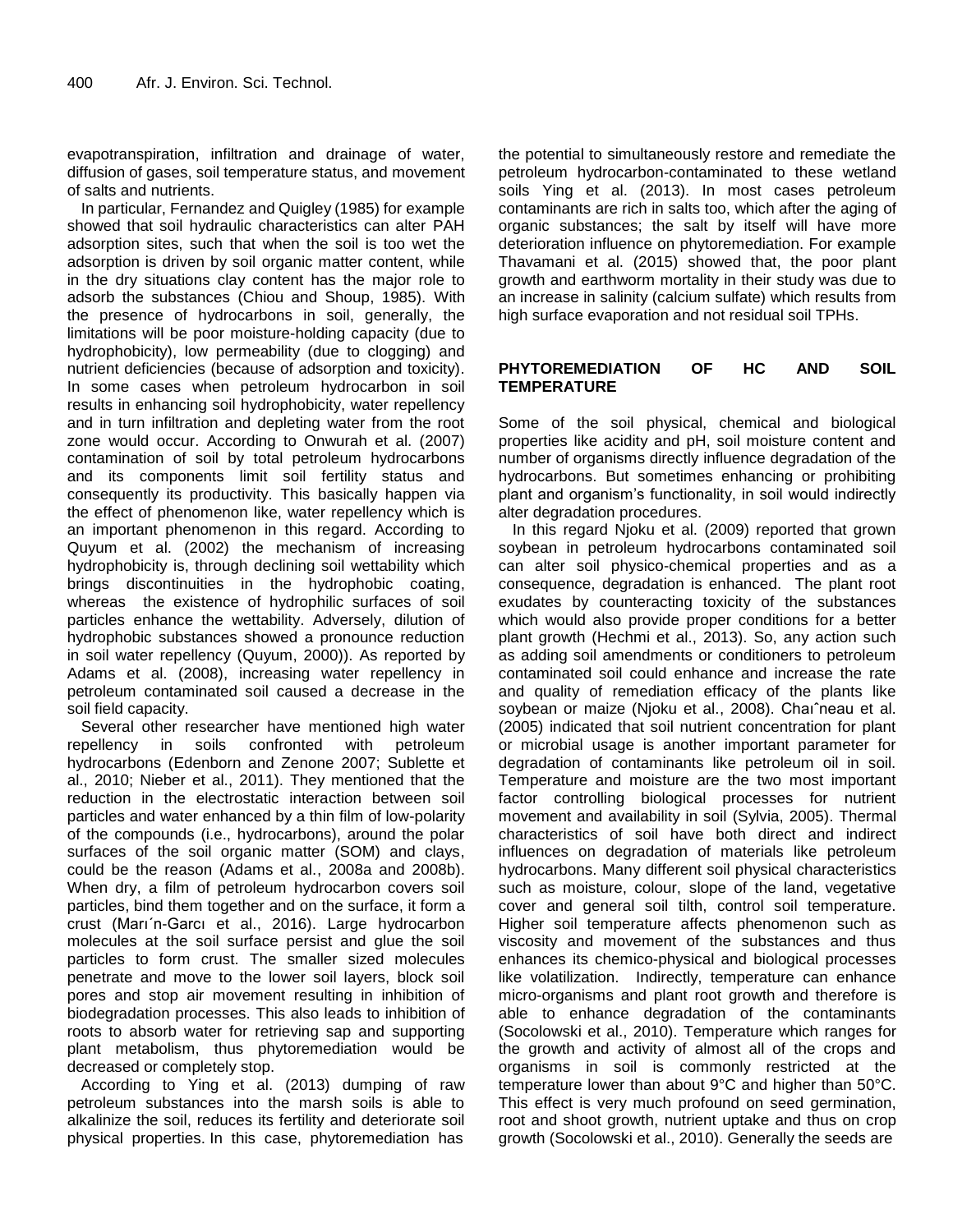germinating above or below a certain range of temperature but this range may not be similar for the micro-organisms. These creatures functions well in the soil around 27 to 32°C.

#### **PHYTOREMEDIATION OF HC AND SOIL ORGANIC MATTER**

Soil organic matter (SOM) is a multi-functioning substance and an important element to regulate soil physicochemical and biological properties. When soil is contaminated with any hazardous substance like petroleum hydrocarbon, the presence of SOM can altered the fate and dynamics of these contaminants. For example the behavior of soil microorganisms is an important factor for degrading SOM and the substances is related to any kind of stressor agents such as hydrocarbons in soil (Cruz-Hernandez et al., 2013; Oliveira et al., 2015).

According to Marinescu et al. (2010) soil organic matter adsorb petroleum contaminants and through this process reduce its mobility and forming non-extractable bound residues, harden the biocidal activity and thus, decreasing bioavailability of the components would happen. On the other hand plants exude soluble organic matter into soil then, in conjunction with organic matter, potentially increase the adsorption of the above mentioned contaminant (Arora et al., 2010; Cook and Hesterberg, 2013). Although, Fester et al. (2014) mentioned that microbes may adapt to prevailing conditions in contaminated soil, according to Pandey and Singh (2004) and Adesodun et al. (2005), physicochemical properties of soils usually affect the organism's activities especially the metabolite functioning of soil microorganisms. Several reports have shown the influences of petroleum hydrocarbons on soil biological or physicochemical characteristics (Li et al., 2007; Chakraborty et al., 2012) may result in limited bioavailability for microorganisms. For assisting of the organic matter decomposition, presence of petroleum hydrocarbons in soil may have both positive and negative influences.

Sometimes, the hydrocarbons in soil stimulate the activity of organisms by providing their required food (carbon), so in this case degradation is being faster (Siddiqui and Adams, 2002). According to Masakorala (2014) almost all of the acclimated bacterial populations are active and vigorous in most contaminated soils, and especially at the vicinity of soil-root rhizosphere. As mentioned by Kaimi et al. (2006), Jing et al. (2007) and Kaimi et al. (2007), rhizosphere (important interface of soil and plant), is an important area which plays a vital role in phytoremediation of contaminated soils (Maletić et al. 2013). At the rhizosphere area microorganisms positively affect heavy metal mobility and thus to the

availability of the ions for the plants by different mechanisms. These mechanisms include chelating agents, acidification, phosphate solubilization and redox changes, which all have potential to enhance phytoremediation processes and efficiency. But, if a large amount with high toxic substances concentration of the hydrocarbons entered into the soil, it causes mortality of the microbes, so that the decomposition of the contaminants would be seized (Siddiqui and Adams, 2002; Khan et al., 2013; Fester et al., 2014).

However, the petroleum compounds may also interact with some other ambient abiotic factors (including soil bulk density, nutrient, moisture and oxygen concentration, temperature, EC, and pH of the soil) when determining organic matter decomposition (Blakely et al., 2002). According to Galitskaya et al. (2014), in testing several techniques, adding compost to the petroleum contaminated soil, significantly promote bioremediation in most cases. Respecting microorganism's activity, the presence and amount (concentration) of the hydrocarbon substances is a crucial factor. As mentioned by Amellal et al. (2001), the distribution of microbes in the soil differ between, contaminated and uncontaminated soils. Abiotic factors can greatly influence the rate of crude oil biodegradation (Sonawdekar, 2012). As reported by Phillips et al. (2012) the biodegradation of petroleum hydrocarbons in loamy and sandy soil under proper SOM content and favorable degradation conditions of microorganism is, inversely proportional to the concentration of the contaminants. The hydrocarbons of crude oil were totally or partially biodegraded: low molecular weight n-alkanes were completely degraded by oil degraders while the high molecular weight n-alkanes are less degradable (Moubasher et al., 2015). Branched alkanes are resistant to biodegradation as, compared with n-alkanes and also aromatic hydrocarbons which are more resistant to microbial attack than n- and branched alkanes (Riser-Roberts, 1998).

#### **Conflict of Interests**

The authors have not declared any conflict of interests.

#### **REFERENCES**

- Abdel-Moghny Th, Mohammed RSA, El-Seyed E, Aly SM, Snousy MG (2012). Effect of soil texture on remediation of hydrocarbonscontaminated soil at El-Minia district, Upper Egypt. ISRN Chem. Eng. Article ID 406598:1-13.
- Abdullah W, Aljarallah R, Alrashidi A (2014). Hydrocarbon oilcontaminated soil assessment using electrical resistivity topography. J. Eng. Res. 2(3):67-85.
- Abhilash PC, Powell JR, Singh HB, Singh BK (2012). Plant–microbe interactions: novel applications for exploitation in multipurpose remediation technologies. Trends Biotechnol. 30:416-420.
- Adams RH, Guzma´n Osorio FJ, Zavala Cruz J (2008a). Water repellency in oil contaminated sandy and clayey soils. Int. J.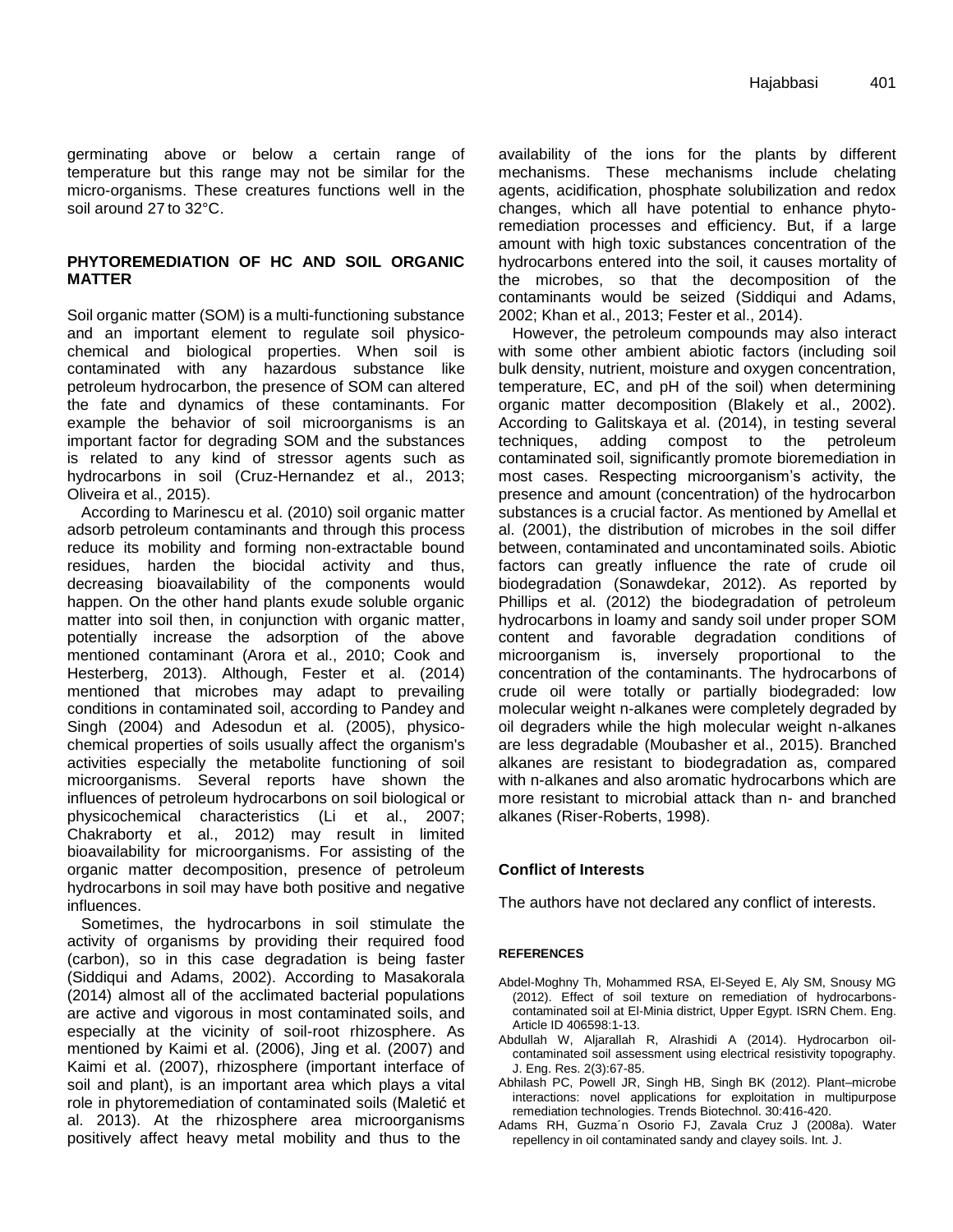Environ. Sci. Technol. 5(4):445-454.

- Adams RH, Cruz JZ, Morales GF (2008b). Concentracio´n residual de hidrocarburos en suelos del tro´pico II: afectacio´n a la fertilidad y su recuperacio´n. Interciencia 33(7):483-489.
- Adesodun JK, Davidson DA, Hopkins DW (2005). Micromorphological evidence for changes in soil faunal activity following application of sewage sludge and biocide. Appl. Soil Ecol. 29:39-45.
- Afzal M, Yousaf S, Reichenauer TG, Kuffner M, Sessitsch A (2011). Soil type affects plant colonization, activity and catabolic gene expression of inoculated bacterial strains during phytoremediation of diesel. J. Hazard. Mater. 186:1568-1575.
- Ahn CK, Kim YM, Woo SH, Park JM (2008). Soil washing using various nonionic surfactants and their recovery by selective adsorption with activated carbon. J. Hazard Mater. 154(1-3):153-160.
- Albergaria JT, Alvim-Ferraz MCM, Delerue-Matos CM (2008). Soil vapor extraction in sandy soils: Influence of airflow rate. Chemosphere 73:1557-1561.
- Albergaria JT, Alvim-Ferraz MCM, Delerue-Matos CM (2010). Remediation of soils contaminated with trichloroethylene. Environ. Biotechnol. 6(2):37-41.
- Amellal N, Portal JM, Vogel T, Berthelin J (2001). Distribution and location of polycyclic aromatic hydrocarbons (PAHs) and PAHdegrading bacteria within polluted soil aggregates. Biodegradation 12:49-57.
- Alrumman SA, Standing DB, Paton GI (2015). Effects of hydrocarbon contamination on soil microbial community and enzyme activity. J. King Saud University - Science 27(1):31-41.
- Arora PK, Srivastava A, Singh VP (2010). Application of monooxygenases in dehalogenation, desulphurization, denitrification and hydroxylation of aromatic compounds. J. Bioremediat. Biodegrad. 1(3):112.
- Ayotamuno MJ, Kogbara RB, Ogaji SOT, Probert SD (2006). Bioremediation of a crude-oil polluted agricultural-soil at Port Harcourt, Nigeria. Appl. Energy 83:1249-1257.
- Barnes DKA, Galgani F, Thompson RC, Barlaz M (2009). Accumulation and fragmentation of plastic debris in global environments. Phil. Trans. R. Soc. B 364:1985-1998.
- Bengough AG, Bransby MF, Hans J, McKenna SJ, Roberts TJ, Valentine TA (2006). Root responses to soil physical conditions; growth dynamics from field to cell. J. Exp. Bot. 57(2):437-447.
- Bharti BP, Vastava AS, Soni N, Tiwari A, More S, Choudhary JR (2014). Phytoremediation of Heavy Metal Toxicity and Role of soil in Rhizobacteria. Int. J. Sci. Res. Publ. 4(1):1-5.
- Bierkens J, Geerts L (2014). Environmental hazard and risk characterisation of petroleum substances: a guided "walking tour" of petroleum hydrocarbons. Environ. Int. 66:182-193
- Blakely JK, Neher DA, Spongberg AL (2002). Soil invertebrates and microbial communities, and decomposition as indicators of polycyclic aromatic hydrocarbon contamination. Appl. Soil Ecol. 21:71-88.
- Bojes HK, Pope PG (2007). Characterization of EPA's 16 priority pollutants polycyclic aromatic hydrocarbons (PAHs) in tank bottom solid and associated contaminated soils at oil exploration and production sites in Texas. Regul. Toxicol. Pharm. 47:288-295.
- Boonsaner M, Borrirukwisitsak S, Boonsaner A (2011). Phytoremediation of BTEX contaminated soil by *Canna x generalis*. Ecotoxicol. Environ. Saf. 74:1700-1707.
- Buswell JA (1994). Potential of spent mushroom substrate for bioremediation purposes. Compost Sci. Util. 2:31-36.
- Carvalho MM, Vila MC, Delerue-Matos C, Oliva-Teles MT, Fiúza M (2015). Assisted bioremediation tests on three natural soils contaminated with benzene. Eur. J. Soil Sci. 4(3):153-160.
- Caravaca F, Figueroa D, Roldan A, Azcon-Aguilar C (2003). Alteration in Rhizosphere soil properties of afforested Rhamnus lycioides seedlings in short-term response to mycorrhizal inoculation with Glomus intraradices and organic amendment. Environ. Manag. 31(3):412-420.
- Carmichael LM, Pfaender FK (1997). The effect of inorganic and organic supplements on the microbial degradation of phenanthrene and pyrene in soils. Biodegradation 8(1):1-13.

Chaillan F, Chaineau CH, Point V, Saliot A, Oudot J (2006). Factors

inhibiting bioremediation of soil contaminated with weathered oils and drill cuttings. Environ. Pollut. 144:255-265.

- Chaıˆneau CH, Rougeux G, Ye´pre´mian C, Oudot J (2005). Effects of nutrient concentration on the biodegradation of crude oil and associated microbial populations in the soil. Soil Biol. Biochem. 37:1490-1497.
- Chakraborty S, Weindorf DC, Zhu Y, Li B, Morgan CLS, Ge YY, Galbraith J (2012). Spectral reflectance variability from soil physicochemical properties in oil contaminated soils. Geodrma.177– 178:80-89.
- Chiou CT, Shoup TD (1985). Soil sorption of organic vapors and effects of humidity on sorption mechanism and capacity: Environ. Sci. Technol. 19:1196-1200.
- Cook RL, Landmeyer JE, Atkinson B, Messier JP, Nichols EG (2010) Field note: successful establishment of a phytoremediation system at a petroleum hydrocarbon contaminated shallow aquifer: trends, trials, and tribulations. Int. J. Phytorem. 12:716-732.
- Cook RL, Hesterberg D (2013). Comparison of trees and grasses for rhizoremediation of petroleum hydrocarbons. Int. J. Phytorem. 15:844-860.
- Cruz-Hernandez A, Tomasini-Campocosio A, Pérez-Flores LJ, Fernandez-Perrino FJ, and Gutiérrez-Rojas M (2013). Inoculation of seed-borne fungus in the rhizosphere of *Festucaarundinacea*promotes hydrocarbon removal and pyrene accumulation in roots. Plant Soil 362:261-270.
- Das N, Chandran P (2011). Microbial Degradation of Petroleum Hydrocarbon Contaminants: An Overview. Biotechnol. Res. Int. Article ID:941810.
- Dettenmaier EM, Doucette WJ, Bugbee B (2009). Chemical hydrophobicity and uptake by plant roots. Environ. Sci. Technol. 43:324-329.
- Edenborn HM, Zenone VE (2007). Rapid estimation of TPH reduction in oil-contaminated soils using the MED method. Publication no. DOE/NETL-IR-2007-142. Department of Energy, National Energy Technology **Laboratory**, **Pittsburg.** https://www.etde.org/etdeweb/servlets/purl/915479/
- Edwards NT, Ross-Todd BM, Garver EG (1982). Uptake and metabolism of 14C anthracene by soybean, Glycine max. Environ. Exp. Bot. 29(3):349-357.
- Falciglia PP, Giustra MG, Vagliasindi FGA (2011). Soil texture affects adsorption capacity and removal efficiency of contaminants in ex situ remediation by thermal desorption of diesel contaminated soils. Chem. Ecol. 27:119-130.
- Fernandez F, Quigley RM (1985). Hydraulic conductivity of natural clays permeated with simple liquid hydrocarbons. Can. Geotech. J. 22:205- 214.
- Fester T, Giebler J, Wick LY, Schlosser D, Kästner M (2014). Plant microbe interactions as drivers of ecosystem functions relevant for the biodegradation of organic contaminants. Curr. Opin. Biotechnol. 27:168-175.
- Figueiredo MA, Praca Leitea MG, Kozovitsb AR (2016). Influence of soil texture on nutrients and potentially hazardous elements in E. *erythropap*. Int J. Phytorem. 18(5):487-493.
- Galitskaya PY, Gumerova RK, Selivanovskaya SY (2014). **Bioremediation of Oil Waste under Field Experiment. World Appl. Sci.** J. 30(11):1694-1698.
- Gao Y, Collins CD (2009). Uptake pathways of polycyclic aromatic hydrocarbons in white clover. Environ. Sci. Technol. 43:6190-6195.
- Gana SE, Lau V, Ng HK (2009). Remediation of soils contaminated with polycyclic aromatic hydrocarbons (PAHs). J. Hazard. Mater. 172:532- 549.
- Gaskin SE, Bentham RH (2010). Rhizoremediation of hydrocarbon contaminated soil using Australian native grasses. Sci. Total Environ. 408:3683-3688.
- Gennadiev A, Yu N, Pikovskii I, Tsibart AS, Smirnova MA (2015). Hydrocarbons in Soils: Origin, Composition, and Behavior (Review). Eur. Soil Sci. 48:1076-1089.
- Gerhardt KE, Huang XD, Glick BR, Greenberg BM (2009). Phytoremediation and rhizoremediation of organic soil contaminants: Potential and challenges, Plant Sci. 176:20-30.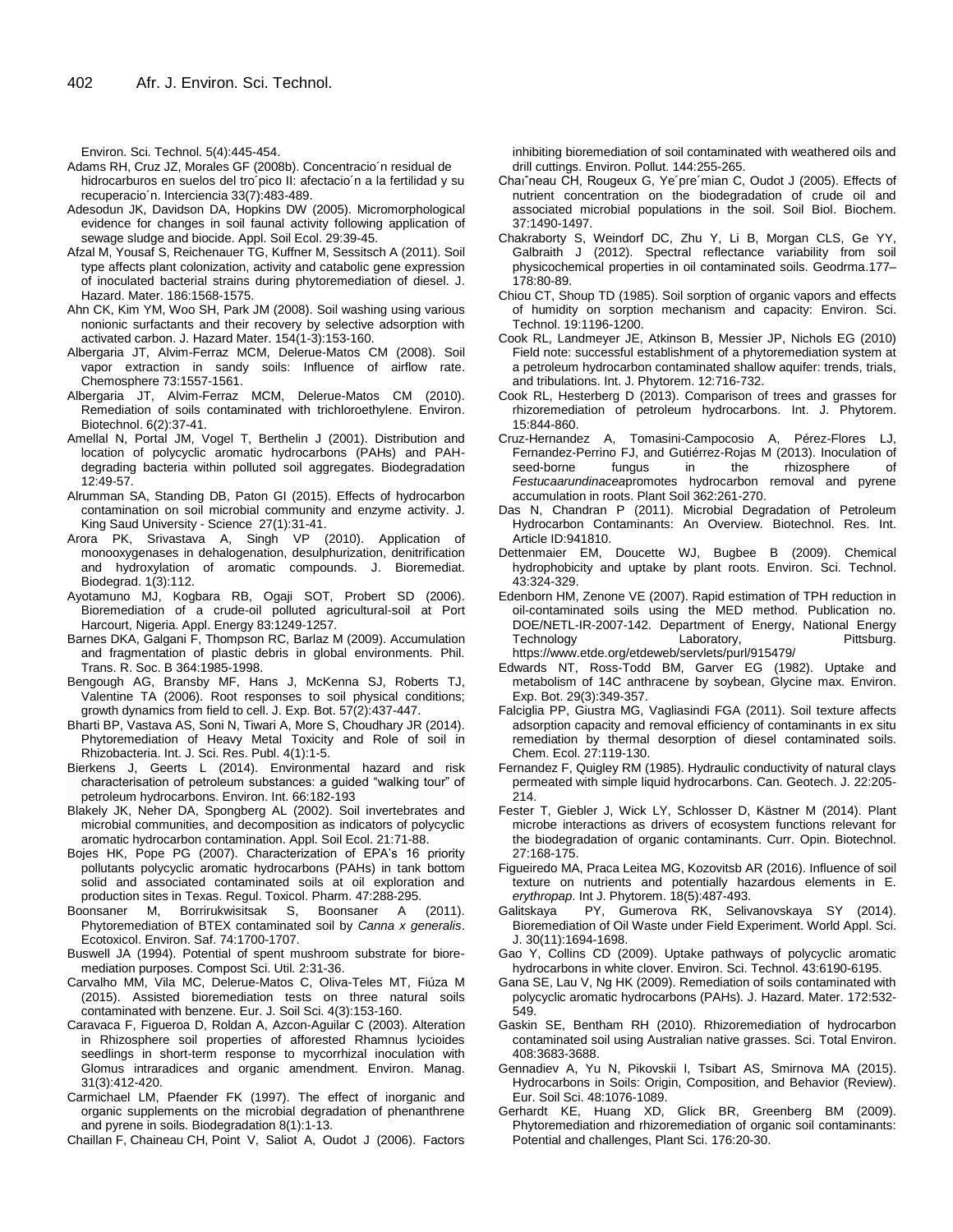- Germaine KJ, Byme J, Liu X, Keohane J, Culhane J, Lally RD, Kiwanuka S, Ryan D, Dowling DN (2015). Ecopiling: a combined phytoremediation and passive biopiling system for remediating hydrocarbon impacted soils at field scale. Front Plant Sci. 5:756.
- Guimara DV, ria Silva Gonzaga MI, da Silva T-cio O, da Silva TL, da Silva Dias N and Silva Matias MI (2013). Soil organic matter pools and carbon fractions in soil under different land uses. Soil Till. Res. 126:177-182.
- Gurska J, Wang W, Gerhardt KE, Khalid AM, Isherwood DM, Huang XD, Glick BR, Greenberg BM (2009). Three year field test of a plant growth promoting rhizobacteria enhanced phytoremediation system at a land farm for treatment of hydrocarbon waste. Environ. Sci. Technol. 43:4472-4479
- Habe H, Omori T (2003). Genetics of Polycyclic Aromatic Hydrocarbon Metabolism in Diverse Aerobic Bacteria. Biosci. Biotechnol. Biochem., 67:225-243.
- Haslmayr HP, Meissner S, Langella F, Baumgarten A, Geletneky J (2014) Establishing best practice for microbially aided phytoremediation. Environ. Sci. Pollut. Res. 21:6765-6774
- Hechmi N, Ben Aissa N, Abdennaceur H, Jedidi N (2013). Phytoremediation potential of mayze (*Zea mays* L.) in cocontaminated soil with pentachlorophenol and cadmium. Int. J. Phytorem. 15:703-713.
- Hentati O, Lachhab R, Ayadi M, Ksibi M (2013). Toxicity assessment for petroleum-contaminated soil using terrestrial invertebrates and plant bioassays. Environ. Monit. Assess. 185:2989-2998.
- Herrick JE, Whitford WG, de Soyza AG, Van Zee JW, Havstad KM, Seybold CA, Walton M (2001). Field soil aggregate stability kit for soil quality and rangeland health evaluations. Catena 44:27-35.
- Hreniuc M, Coman M, Cioruţa B (2015). Consideration regarding the soil pollution with oil products in Sacel-Maramures. International Conference of scientific paper AFASES. Brasov. pp. 28-30.
- Huesemann MH, Hausmann TS, Fortman TJ (2004). Does bioavailability limit biodegradation? a comparison of hydrocarbon biodegradation and desorption rates in aged soils. Biodegradation 15:261-274.
- Isitekhale HE, Aboh SF, Eniola RI, Oseghale ES (2013). Effects of Phytoremediation on Soil Total Hydrocarbon Content. J. Biol. Agric. Healthcare 3(5):54-59.
- Jesus JM, Danko AS, Fiúza A, Borges MT (2015). Phytoremediation of salt-affected soils: a review of processes, applicability, and the impact of climate change. Environ Sci. Pollut. Res. 22:6511-6525.
- Jing Y-de, HE Z, Yang X (2007). Role of soil rhizobacteria in phytoremediation of heavy metal contaminated soils. J. Zhejiang Univ. Sci. B 8(3):192-207.
- Kaimi E, Mukaidani T, Miyoshi S, Tamaki M (2006). Ryegrass enhancement of biodegradation in dieselcontaminated soil. Environ. Exp. Bot. 55:110-119.
- Kaimi E, Mukaidani T, Tamaki M (2007). Screening of twelve plant species for phytoremediation of petroleum hydrocarbon contaminated soil. Plant Prod. Sci. 10(2):211-218.
- Kalliola S, Repo E, Sillanpää M, Singh Arora J, Heb J, John VT (2016). The stability of green nanoparticles in increased pH and salinity for applications in oil spill-treatment. Colloids and Surfaces A: Physicochem. Eng. Aspects 493:99-107.
- Kamath R, Rentz JA, Schnoor JL, Alvarez PJJ (2004). Phytoremediation of hydrocarbon-contaminated soils: principles and applications. Stud. Surf. Sci. Catal.151:447-478.
- Kang JW (2014). Removing environmental organic pollutants with bioremediation and phytoremediation. Biotechnol. Lett. 36:1129- 1139.
- Khan AG (2005). Role of Soil Microbes in The Rhizospheres of Plants Growing on Trace Metal Contaminated Soils in Phytoremediation. J. Trace Elem. Med. Biol.18:355-364.
- Khan S, Afzal M, Iqbal S, Khan QM (2013). Plant–bacteria partnerships for the remediation of hydrocarbon contaminated soils. Chemosphere 90:1317-1332.
- Laird DA, Chang CW (2013). Long-term impacts of residue harvesting on soil quality. Soil Till. Res. 134:33-40.
- Lamers LPM, vanDiggelen JMH, OpdenCamp HJM, Visser EJW,

Lucassen ECHET, Vile MA, Jetten MSM, Smolders AJP, Roelofs JGM (2012). Microbial ransformations of nitrogen, sulfur, and iron dictate vegetation composition in wetlands: a review. Front. Microbiol. 3:156.

- Langer I, Syafruddin S, Steinkellner S, Puschenreiter M, Wenze WW (2010). Plant growth and root morphology of *Phaseolus vulgaris* L. grown in a split-root system is affected by heterogeneity of crude oil pollution and mycorrhizal colonization. Plant Soil 332:339-355.
- Lawton R J, de Nys R, Magnusson ME, Paul NA (2015). The effect of salinity on the biomass productivity, protein and lipid composition of a freshwater macroalga. Algal Res. 12:213-220.
- Lee DH, Cody RD, Kim DJ, Choi S (2002). Effect of soil texture on surfactant-based remediation of hydrophobic organic-contaminated soil. Environ. Int. 27:681-688.
- Lehmann BLJ, Solomon D, Kinyangi J, Grossman J, O'Neill B, Skjemstad JO, Thies J, Luiza˜o FJ, Petersen J, and Neves EG (2006). Black Carbon Increases Cation Exchange Capacity in Soils. Soil Sci. Soc. Am. J. 70:1719-1730.
- Li CH, Ma BL, Zhang TO (2002). Soil Bulk Density Effects on Soil Microbial Population and Enzyme Activities During The Growth of Maize (Zea Mays) Planted in Large Pots Under Field Exposure. J. Plant. Sci. 82:147-154.
- Liu PG, Chang TC, Whang LM, Kao CH, Pan PT, Cheng SS (2011). Bioremediation of petroleum hydrocarbon contaminated soil: Effects of strategies and microbial community shift. Int. Biodeterior. Biodegrad. 65:1119-1127.
- Liu J, Liu K, Huang X (2016). Effect of sedimentary heterogeneities on hydrocarbon accumulations in the Permian Shanxi Formation, Ordos Basin, China: Insight from an integrated stratigraphic forward and petroleum system modeling. Mar. Pet. Geol. 76:412-431.
- Loades KW, Benghough AG, Bransby MF, Hallet PD (2013). Reinforcement of soils by fibrous roots. In "Enhancing, Understanding and Quantification of Soil-Root Interaction". D. Timlin and L. R. Ahuja. American Society of Agronomy. Madison, WI. P 200.
- Lone MI, He Z, Stoffella PJ, Yang X (2008). Phytoremediation of heavy metal polluted soils and water: Progresses and perspectives. J. Zhejiang Univ. Sci. B 9(3):210-22.
- Lotfinasabasl SV, Gunale R, Rajurkar NS (2013). Petroleum Hydrocarbons Pollution in Soil and its Bioaccumulation in mangrove species, Avicennia marina from Alibaug Mangrove Ecosystem, Maharashtra, India. Int. J. Adv. Res. Technol. 2(2):1-7.
- Macci C, Doni S, Peruzzi E, Bardella S, Filippis G, Ceccanti B, Masciandaro G (2013). A real-scale soil phytoremediation. Biodegradation 24:521-538.
- Maletić S, Dalmacija B, Rončević S (2013). Petroleum Hydrocarbon Biodegradability in Soil – Implications for Bioremediation InTech (Open Access). Available at: http://www.intechopen.com/books/hydrocarbon/petroleum-
- hydrocarbon-biodegradability-in-soil-implications-for-bioremediation Mao D, Lookman R, Van De Weghe W, Weltnes R, Vanermen G, De Brucker N and Diels L (2009). Estimation of ecotoxicity of petroleum hydrocarbon mixtures in soil based on HPLC–GCXGC analysis. Chemosphere 77:1508-1513
- Marchal G, Smith KEC, Mayer P, de Jonge LW, Karlson UG (2014). Impact of soil amendments and the plant rhizosphere on PAH behavior in soil. Environ. Pollut. 188:124-131.
- Marek S, Martin K, Martina M, Robert R (2009). Soil flushing by surfactant solution: pilot-scale demonstration of complete technology, J. Hazard. Mater. 163(1):410-417.
- Marı´n-Garcı´ DC, Adams RH and Herna´ndez-Barajas H (2016). Effect of crude petroleum on water repellency in a clayey alluvial soil. Int. J. Environ. Sci. Technol. 13:55-64.
- Marinescu M, Toti M, Dumitru M, Ignat P, Anghel A, Marinescu M (2010). Soil pollution with crude oil- A case study in Braila County. Vol. LIII, 2010, ISSN 1222-5339. Agrochemistry and Environmental Protection of Bucharest Scientific Papers, Series A, UASVM Bucharest.
- Masakorala K, Yao J, Chandankere R, Liu H. Liu W, Cai M and Choi MF (2014). A combined approach of physicochemical and biological Methods for the characterization of petroleum hydrocarbon-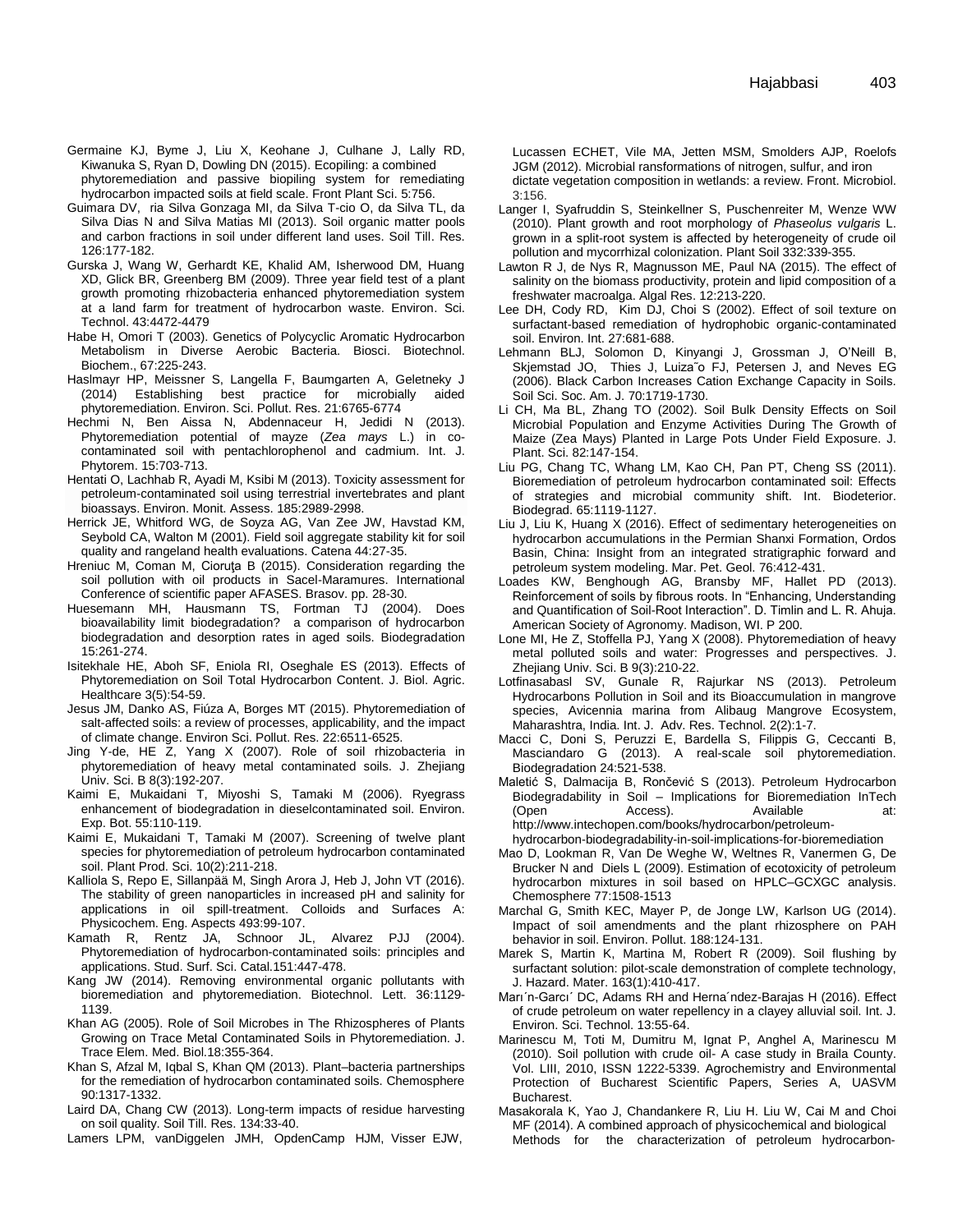contaminated soil. Environ. Sci. Pollut. Res. 21:454-463.

- Metay A, Alves Moreira Aj A, Bernoux M, Boyer T, Douzet JM, Feigl B, Feller C, Maraux F, Oliver R, Scopel E (2007). Storage and forms of organic carbon in a no-tillage under cover crops system on clayey Oxisol in dryland rice production (Cerrados, Brazil). Soil Till. Res. 94:122-132.
- Moubasher HA, Hegazy AK, Mohamed NH, Moustafa YM, Kabiel HF, Hamad AA (2015). Phytoremediation of soils polluted with crude petroleum oil using *Bassiascoparia*and its associated rhizosphere microorganisms. Int. Biodeterior. Biodegrad. 98:113-120.
- Nieber J, Severson L, Grewe N (2011). Hydrologic characteristics of contaminated soils at the national crude oil spill fate and natural attenuation research site. In: Geological Society of America annual meeting, Minneapolis, MN, 9–12 October, paper 136-1. Available at: https://gsa.confex.com/gsa/2011AM/finalprogram/abstract\_193916.ht m
- Nichols EG, Cook RL, Landmeyer JE, Atkinson B,Malone DR, Shaw G, Woods L (2014). Phytoremediation of a petroleum-hydrocarbon contaminated shallow aquifer in Elizabeth City, North Carolina, USA. Remediat. J. 24(2):29-46.
- Neira J, Ortiz M, Morales L, Acevedo E (2015). Oxygen diffusion in soils: Understanding the factors and processes needed for modeling. Chilean J. Agric. Res. 75:35-44.
- Njoku KL, Akinola O, Oboh BO (2008). Growth and performance of Glycine max L. (Merrill) in crude oil contaminated soil augmented with cow dung. Nat. Sci. 6(1):48-58.
- Njoku KL, Akinola O, Oboh BO (2009). Phytoremediation of crude oil contaminated soil: the effects of growth of Glycin Max. on the physico- chemistry and crude oil contents of soil. Nat. Sci. 7(10):79- 87.
- Oliveira V, Gomes NCM, Almeida A, Silva AMS, Silva H, Cunha A (2015). Microbe-assisted phytoremediation of hydrocarbons in estuarine environments. Microb. Ecol. 69:1-12.
- Onojake MC, Osuji LC (2012). Assessment of the Physico-chemical Properties of Hydrocarbon Contaminated Soil. Arch. Appl. Sci. Res. 4(1):48-58.
- Onwurah INE, Ogugua VN, Onyike NB, Ochonogor AE, Otitoju OF (2007). Crude oil spills in the environment, effects and some innovative clean-up biotechnologies. Int. J. Environ. Res. 1(4):307- 320.
- Padmavathiamma PK, Ahmed M, Rahman HA (2014). Phytoremediation - A sustainable approach for contaminant remediation in arid and semi-arid regions – A review. Emir. J. Food Agric. 26 (9):757-772.
- Pandey S, Singh DK (2004). Total bacterial and fungal population after chlorpyrifos and quinalphos treatments in groundnut (Arachis hypogaea L.) soil. Chemosphere 55:197-205.
- Pathak H, Bhatnagar K, Jaroli DP (2011). Physico-chemical Properties of Petroleum Polluted Soil Collected from Transport Nagar (Jaipur). IJ FALS 1(3):84-89.
- Peng S, Zhou Q, Cai Z, Zhang Z (2009). Phytoremediation of petroleum contaminated soils by *Mirabilis Jalapa* L. in a greenhouse plot experiment. J. Hazard. Mater. 168:1490-1496.
- Phillips LA, Greer CW, Farrell RE, Germida JJ (2012). Plant root exudates impact the hydrocarbon degradation potential of a weathered-hydrocarbon contaminated soil. Appl. Soil Ecol. 52:56-64
- Pinedo J, Ibáñez R, Primo Ó, Gómez P, Irabien Á (2014). Preliminary assessment of soil contamination by hydrocarbon storage activities: Main site investigation selection. J. Geochem. Explor. 147:283-290.
- Potashev K, Sharonova N, Breus I (2014). The use of cluster analysis for plant grouping by their tolerance to soil contamination with hydrocarbons at the germination stage. Sci. Total Environ. 485- 486:71-82.
- Qin G, Gong D, Fan MY (2013). Bioremediation of petroleumcontaminated soil by biostimulation amended with biochar. Int. Biodeteriror. Biodegrad. 85:150-155.
- Quyum A (2000). Water migration through hydrophophobic soil. Master of Science Thesis. Department of Civil Engineering. Calgary, Canada.

Quyum A, Achari G, Goodman RH (2002). Effect of wetting and drying

and dilution on moisture migration through oil contaminated hydrophobic soils. Sci. Total Environ. 296:77-87.

- Rascio N, Navari-Izzo F (2011). Heavy metal hyperaccumulating plants: How and why do they do it? And what makes them so interesting? Plant Sci. 180:169-181.
- Bharti RP, Vastava AS, Soni N, Tiwari A, Shivbhanu M, Choudhary JR (2014). Phytoremediation of Heavy Metal Toxicity and Role of soil in Rhizobacteria. Int. J. Sci. Res. Publications 4(1):1-5.
- Razafimbelo T, Chevallier T, Albrecht A, Chapuis-Lardy L, Rakotondrasolo FN, Michellon R, Rabeharisoa L, Bernoux M (2013). Texture and organic carbon contents do not impact amount of carbon protected in Malagasy soils. Sci. Agric. 70(3):204-208.
- Reilley KA, Banks MK, Schwab AP (1996). Dissipation of polycyclic aromatic hydrocarbons in the rhizosphere. J. Environ. Qual. 25:212- 219.
- Rengasamy P, Olsson KA (1991). Sodicity and soil structure. Aust.J. Soil Res. 29:935-952.
- Riser-Roberts E (1998). Remediation of Petroleum Contaminated Soils: Biological, Physical, and Chemical Processes. Lewis Publisher (CRC), Washington DC.
- Sarkar D, Furguson M, Datta R, Birnbaum S (2005). Bioremediation of petroleum hydrocarbons in contaminated soils: comparison of biosolids addition, carbon supplementation, and monitored natural attenuation. Environ. Pollut. 136:187-195.
- Scherr K, Aichberger H, Braun R, Loibner AP (2007). Influence of soil fractions on microbial degradation behavior of mineral hydrocarbons. Eur. J. Soil Biol. 43:341-350.
- Schwab AP, Banks MK (1994). Biologically mediated dissipation of polyaromatic hydrocarbons in the root zone. In T. Anderson and J. Coates eds., Bioremediation through Rhizosphere Technology. Am. Chem. Soc. Washington D.C. 12:132-141.
- Semple KT, Morriss AWJ, Paton GI (2003). Bioavailability of hydrophobic organic contaminants in soils: fundamental concepts and techniques for analysis. Eur. J. Soil Sci. 54(4):809-818.
- Siddiqui S Adams WA (2002). The fate of diesel hydrocarbons in soils and their effect on the germination of perennial ryegrass. Environ Toxicol. 17(1):49-61.
- Socolowski F, Vieira DCM, Simao E, Takaki M (2010). Influence of light and temperature on seed germination of Cereus pernambucensis Lemaire (Cactaceae). Biota Neotrop. 10(2):53-56.
- Sonawdekar S (2012). Bioremediation: A boon to hydrocarbon degradation. Int. J. Environ. Sci. 2(4):2408-2424.
- Sterling MC, Bonner JS, Ernest ANS, Page CA, Autenrieth RL (2004). Characterizing aquatic sediment–oil aggregates using *in situ* instruments. Mar. Pollut. Bull. 48:533-542.
- Sublette K, Key KC, Bovaird B (2010) Combating hydrophobicity in the revegetation of hydrocarbon-impacted soils. In: 17th annual international petroleum biofuels environmental conference, San Antonio, TX, August 30-September 2. http://ipec.utulsa.edu/Conf2010/Abstracts\_2010/Sublette\_Combating
- \_101.pdf
- Sylvia DM (2005). Principles and Applications of Soil Microbiology. Upper Saddle River, NJ: Pearson Prentice Hall.
- Tan Z, Lal R, Owens L, Izaurralde RC (2007). Distribution of light and heavy fractions of soil organic carbon as related to land use and tillage practice. Soil Till. Res. 92:53-59.
- Tang J, Wang R, Niu X, Wang M and Zhou Q (2010a). Characterization on the rhizoremediation of petroleum contaminated soil as affected by different influencing factors. Biogeosci. 7:4665-4688.
- Tang J, Wang R, Niu X, Zhou Q (2010b). Enhancement of soil petroleum remediation by using a combination of ryegrass (*Loliumperenne*) and different microorganisms. Soil Till. Res. 110:87- 93.
- Técher D, Laval-Gilly P, Henry S, Bennasroune A, Formanek P, Martinez-Chois C, D'Innocenzo M, Muanda F, Dicko A, RejsekK, Falla J (2011). Contribution of *Miscanthus x giganteus*root exudates to the biostimulation of PAH degradation: an in vitro study. Sci. Total Environ. 409:4489-4495.
- Técher D, Martinez-Chois C, Laval-Gilly P, Henry S, Bennasroune A, D'Innocenzo M, Falla J (2012). Assessment of *Miscanthus x*